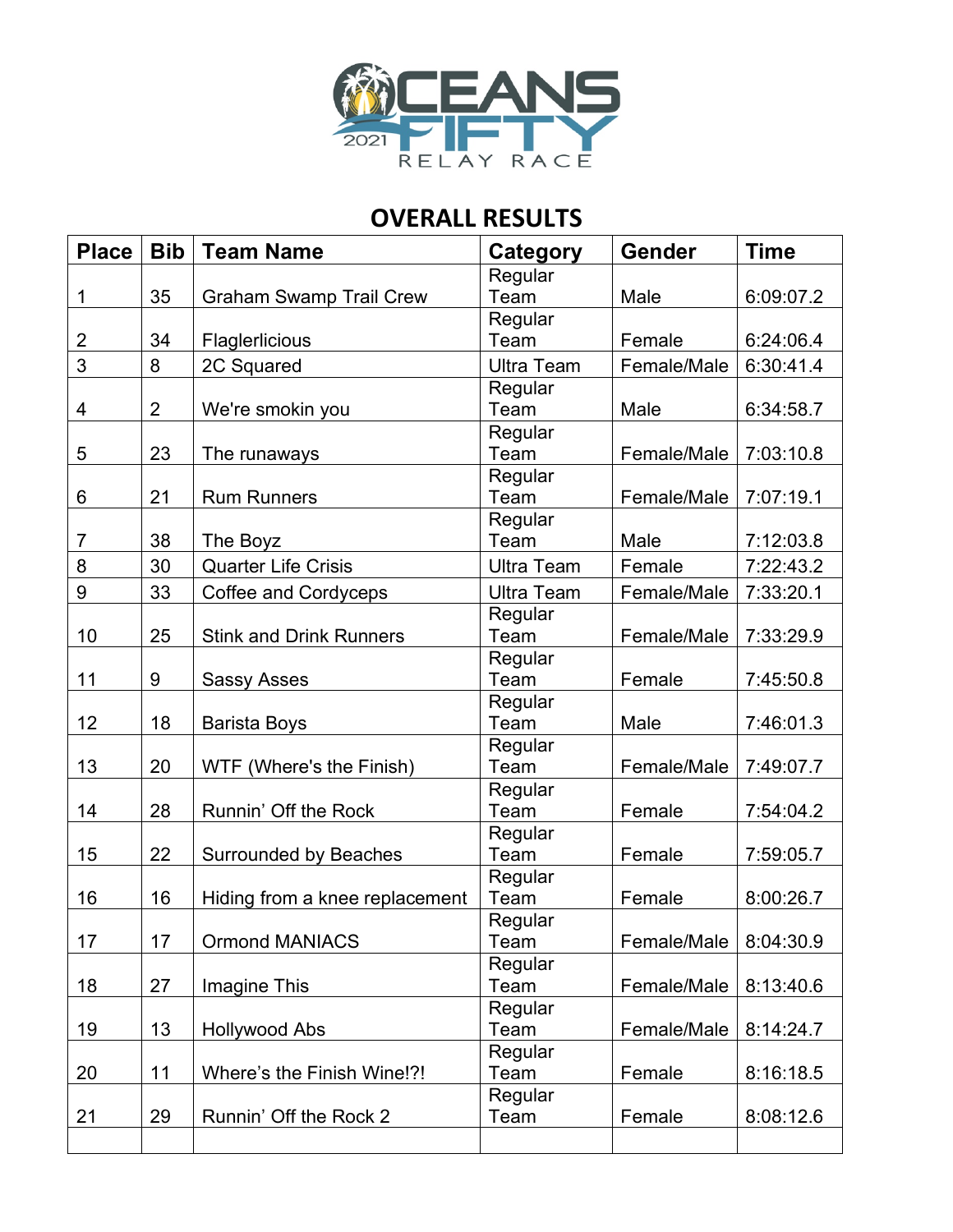| 22 | 4              | $A^2 + D =$ Dynamite            | <b>Ultra Team</b> | Female      | 8:18:40.3  |
|----|----------------|---------------------------------|-------------------|-------------|------------|
|    |                |                                 | Regular           |             |            |
| 23 | 26             | <b>Sunrise Sprinters</b>        | Team              | Female/Male | 8:21:36.6  |
|    |                |                                 | Regular           |             |            |
| 24 | 14             | Late for Oktoberfest            | Team              | Female/Male | 8:35:48.6  |
|    |                |                                 | Regular           |             |            |
| 25 | 6              | "Sole" surfers                  | Team              | Female/Male | 8:41:59.5  |
|    |                |                                 | Regular           |             |            |
| 26 | 31             | Catch Ya Later!                 | Team              | Female      | 8:44:10.8  |
| 27 | 3              | A Family Affair                 | <b>Ultra Team</b> | Female/Male | 8:57:12.7  |
|    |                |                                 | Regular           |             |            |
| 28 | 37             | The Squad                       | Team              | Male        | 9:15:40.8  |
|    |                |                                 | Regular           |             |            |
| 29 | $\overline{7}$ | <b>Salty Sisters</b>            | Team              | Female      | 9:20:22.2  |
|    |                |                                 | Regular           |             |            |
| 30 | 15             | <b>Motley Brew Running Crew</b> | Team              | Female      | 10:16:56.0 |
|    |                |                                 | Regular           |             |            |
| 31 | 36             | <b>Show Us Your Kitties</b>     | Team              | Female/Male | 10:44:37.3 |
|    |                |                                 | Regular           |             |            |
|    | 1              | <b>Bad Ass Lady Gang</b>        | Team              | Female      | <b>DNS</b> |
|    |                |                                 | Regular           |             |            |
|    | 5              | <b>Running Friends</b>          | Team              | Female      | <b>DNS</b> |
|    |                |                                 | Regular           |             |            |
|    | 10             | <b>Ruff N Tuff</b>              | Team              | Female/Male | <b>DNS</b> |
|    |                |                                 | Regular           |             |            |
|    | 32             | <b>VULCANO TEAM</b>             | Team              | Male        | <b>DNS</b> |
|    |                |                                 |                   |             |            |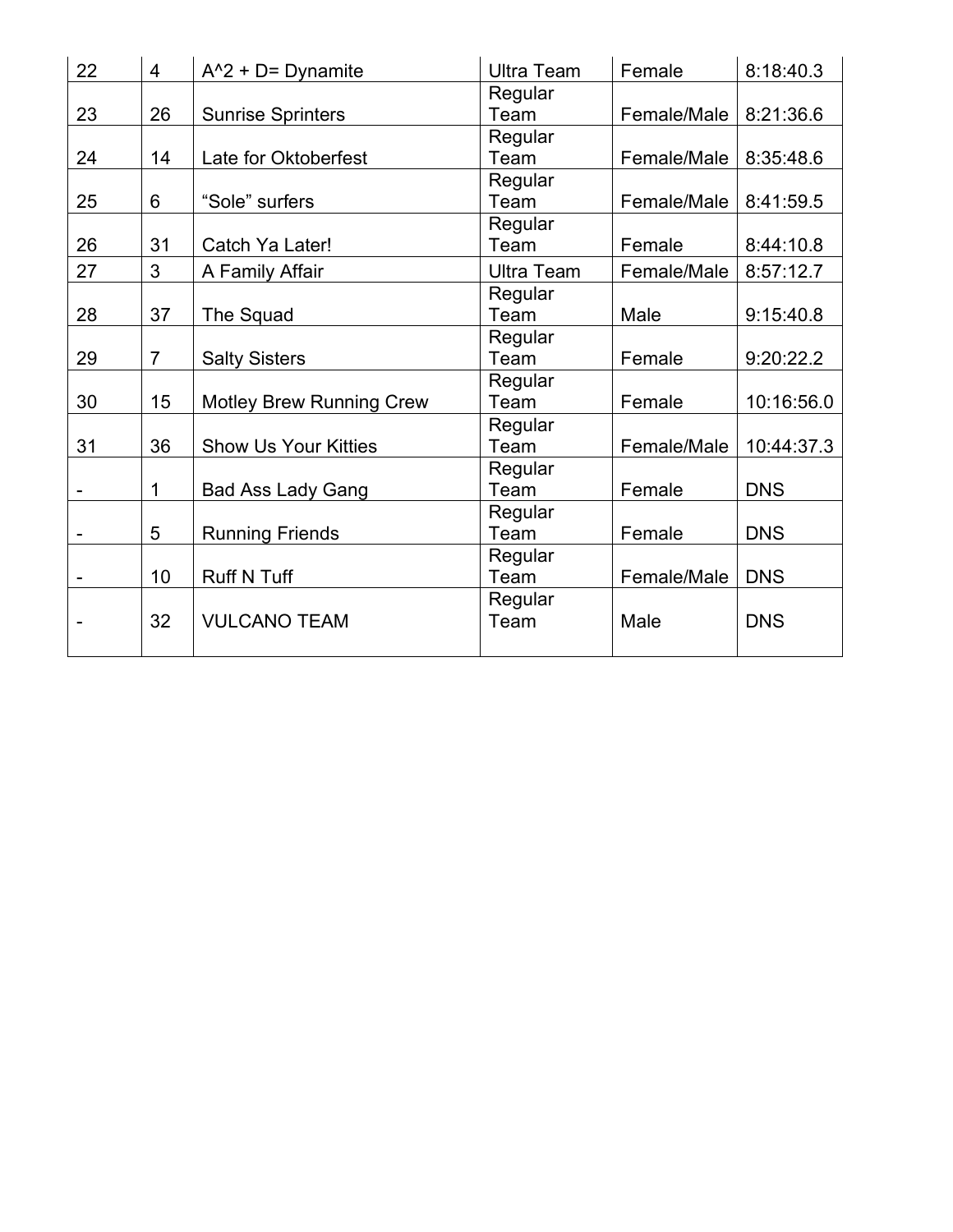## RESULTS BY CATEGORY

| <b>OVERALL</b>      |                         |                                 |                   |             |             |  |
|---------------------|-------------------------|---------------------------------|-------------------|-------------|-------------|--|
|                     | <b>Bib</b>              |                                 |                   |             |             |  |
| <b>Place</b>        | #                       | <b>Team</b>                     | Category          | Gender      | <b>Time</b> |  |
|                     |                         |                                 | Regular           |             |             |  |
| 1                   | 35                      | <b>Graham Swamp Trail Crew</b>  | Team              | Male        | 6:09:07.2   |  |
|                     |                         |                                 | Regular           |             |             |  |
| 2                   | 34                      | Flaglerlicious                  | Team              | Female      | 6:24:06.4   |  |
| 3                   | 8                       | 2C Squared                      | <b>Ultra Team</b> | Female/Male | 6:30:41.4   |  |
| Regular Female      |                         |                                 |                   |             |             |  |
|                     |                         |                                 | Regular           |             |             |  |
| 1                   | 9                       | <b>Sassy Asses</b>              | Team              | Female      | 7:45:50.8   |  |
|                     |                         |                                 | Regular           |             |             |  |
| 2                   | 28                      | Runnin' Off the Rock            | Team              | Female      | 7:54:04.2   |  |
|                     |                         |                                 | Regular           |             |             |  |
| 3                   | 22                      | Surrounded by Beaches           | Team              | Female      | 7:59:05.7   |  |
|                     |                         | Hiding from a knee              | Regular           |             |             |  |
| 4                   | 16                      | replacement                     | Team              | Female      | 8:00:26.7   |  |
|                     |                         |                                 | Regular           |             |             |  |
| 5                   | 29                      | Runnin' Off the Rock 2          | Team              | Female      | 8:08:12.6   |  |
|                     |                         |                                 | Regular           |             |             |  |
| 6                   | 11                      | Where's the Finish Wine!?!      | Team              | Female      | 8:16:18.5   |  |
| $\overline{7}$      | 31                      | Catch Ya Later!                 | Regular<br>Team   | Female      | 8:44:10.8   |  |
|                     |                         |                                 | Regular           |             |             |  |
| 8                   | 7                       | <b>Salty Sisters</b>            | Team              | Female      | 9:20:22.2   |  |
|                     |                         |                                 | Regular           |             |             |  |
| 9                   | 15                      | <b>Motley Brew Running Crew</b> | Team              | Female      | 10:16:56.0  |  |
| <b>Regular Male</b> |                         |                                 |                   |             |             |  |
| Regular             |                         |                                 |                   |             |             |  |
| 1                   | $\overline{\mathbf{c}}$ | We're smokin you                | Team              | Male        | 6:34:58.7   |  |
|                     |                         |                                 | Regular           |             |             |  |
| 2                   | 38                      | The Boyz                        | Team              | Male        | 7:12:03.8   |  |
|                     |                         |                                 | Regular           |             |             |  |
| 3                   | 18                      | <b>Barista Boys</b>             | Team              | Male        | 7:46:01.3   |  |
|                     |                         |                                 | Regular           |             |             |  |
| 4                   | 37                      | The Squad                       | Team              | Male        | 9:15:40.8   |  |
| Regular Co-ed       |                         |                                 |                   |             |             |  |
|                     |                         |                                 | Regular           |             |             |  |
| 1                   | 23                      | The runaways                    | Team              | Female/Male | 7:03:10.8   |  |
|                     |                         |                                 | Regular           |             |             |  |
| 2                   | 21                      | <b>Rum Runners</b>              | Team              | Female/Male | 7:07:19.1   |  |
|                     |                         |                                 | Regular           |             |             |  |
| 3                   | 25                      | <b>Stink and Drink Runners</b>  | Team              | Female/Male | 7:33:29.9   |  |
|                     |                         |                                 | Regular           |             |             |  |
| 4                   | 20                      | WTF (Where's the Finish)        | Team              | Female/Male | 7:49:07.7   |  |